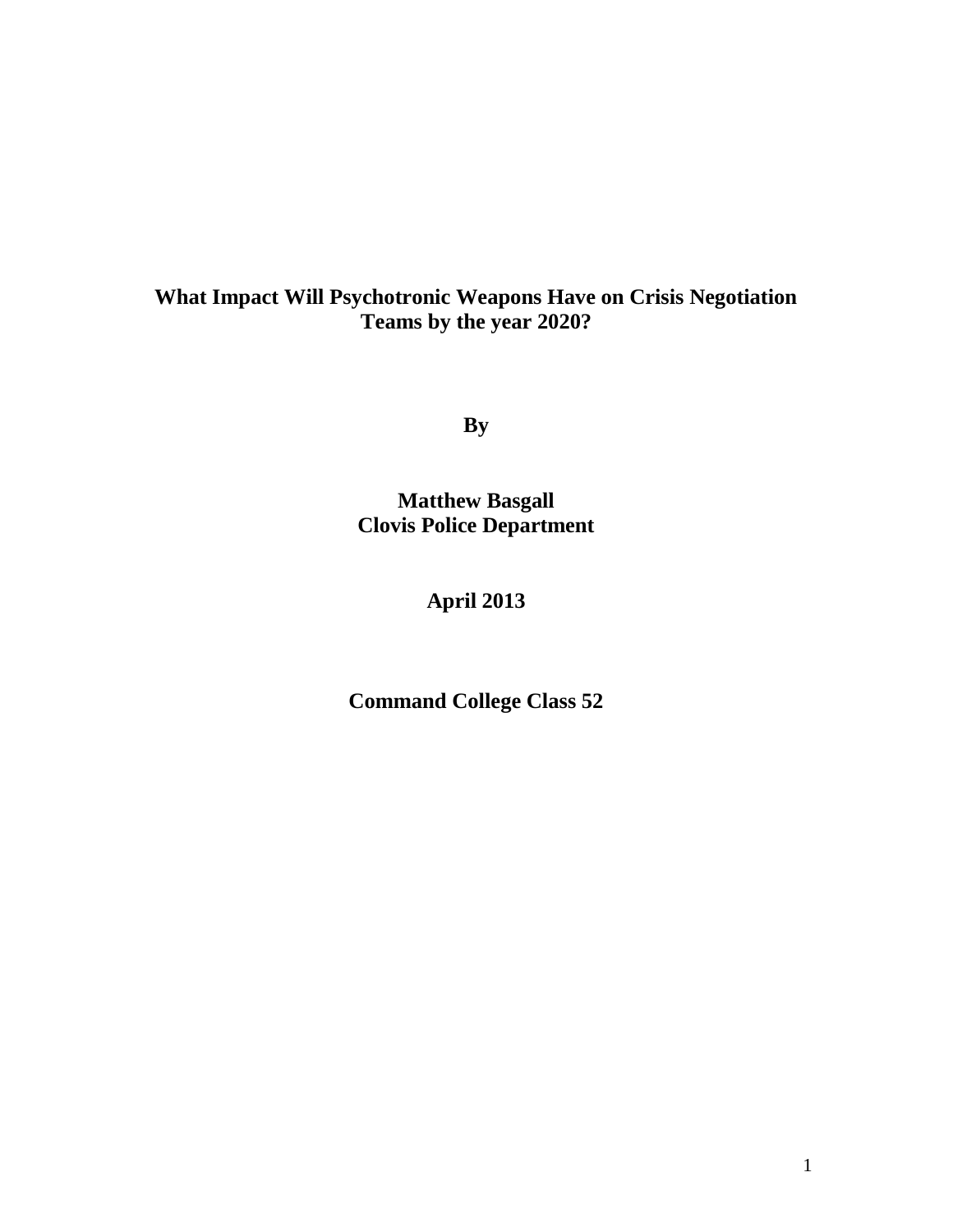The Command College Futures Study Project is a FUTURES study of a particular emerging issue of relevance to law enforcement. Its purpose is NOT to predict the future; rather, to project a variety of possible scenarios useful for strategic planning in anticipation of the emerging landscape facing policing organizations.

This journal article was created using the futures forecasting process of Command College and its outcomes. Defining the future differs from analyzing the past, because it has not yet happened. In this article, methodologies have been used to discern useful alternatives to enhance the success of planners and leaders in their response to a range of possible future environments.

Managing the future means influencing it creating, constraining and adapting to emerging trends and events in a way that optimizes the opportunities and minimizes the threats of relevance to the profession.

The views and conclusions expressed in the Command College Futures Project and journal article are those of the author, and are not necessarily those of the CA Commission on Peace Officer Standards and Training (POST).

© Copyright 2010 California Commission on Peace Officer Standards and Training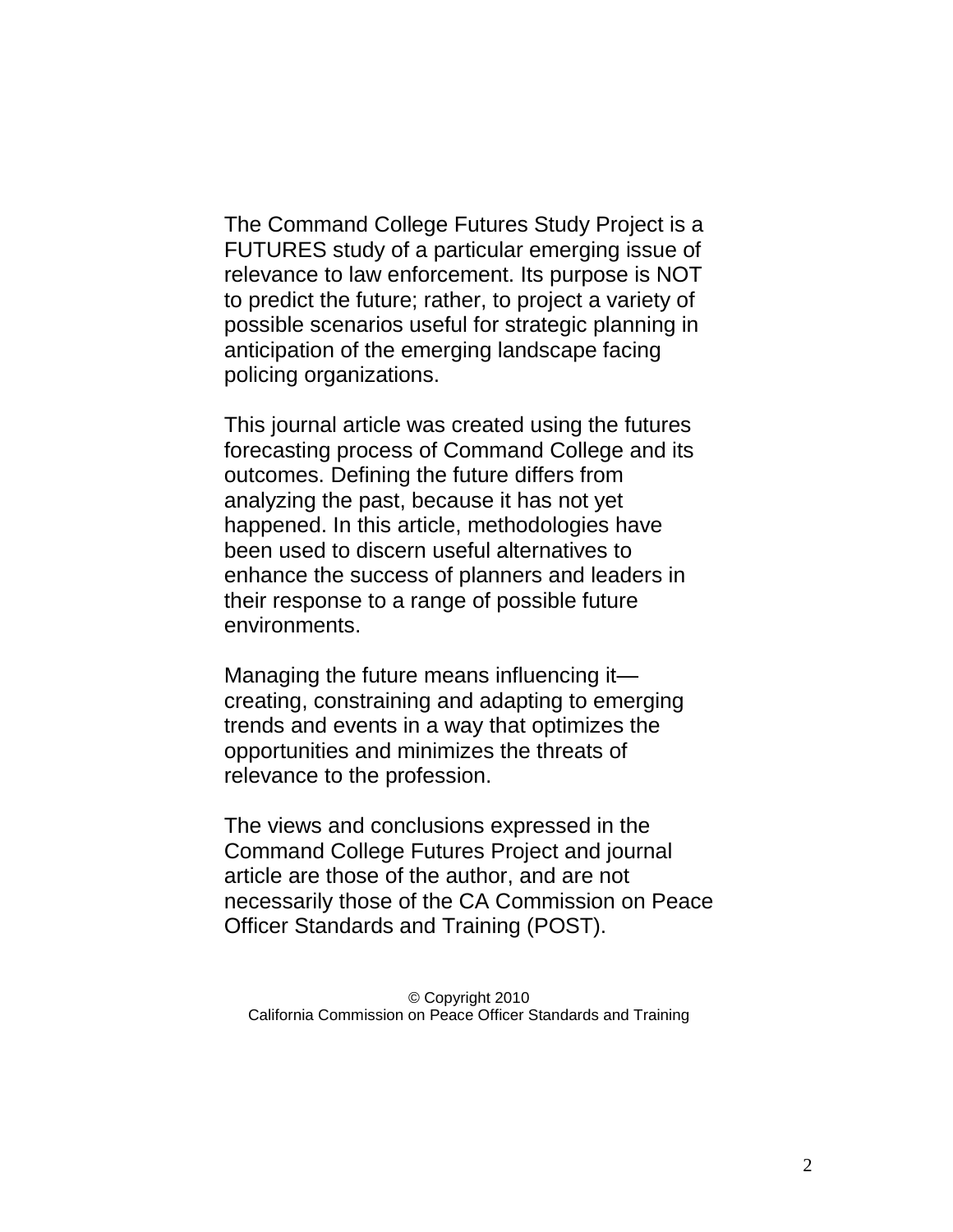America has always been a society infatuated with guns and weapons. The Wild West era illustrated that American history full of good versus bad, and accounts are replete with stories about cowboys, Indians, armies, and lawmen that tried to establish order for society. This was an era where disputes were often resolved with the use of a pistol. Actors from John Wayne and Clint Eastwood became famous for their portrayal of heroes in Westerns that usually sought to glorify the Wild West and the taming of an unlawful society. The good guy always won and the American pistol was the "peacemaker" of an era.

Since that time, American society has continued to be a society where disputes are sometimes settled with weapons. The handgun still seems to be the weapon of choice for criminals and officers alike. For officers, the emphasis on training and how to survive has never been better. They spend many hours training on the range to become proficient with a weapon to ensure survival, while providing safety to our citizens against harm on American streets. Based on our Country's past, one thing is certain; gun control alone will not work in a society where guns have had such an influence. What if, though, a tool that is essentially a weapon could be used effectively by law enforcement to ultimately change the way police would resolve violent confrontations and endings?

There just may be such a tool in the very near future that all police agencies will be clamoring to equip their forces. Interestingly, while it could dramatically lower the level of violence, and the need to use lethal force by the police, there are strong social norms that could preclude its use. We will look at what it is and what it does, and the emerging controversy that may leave it unused by the police. The tool is psychotronic weapons.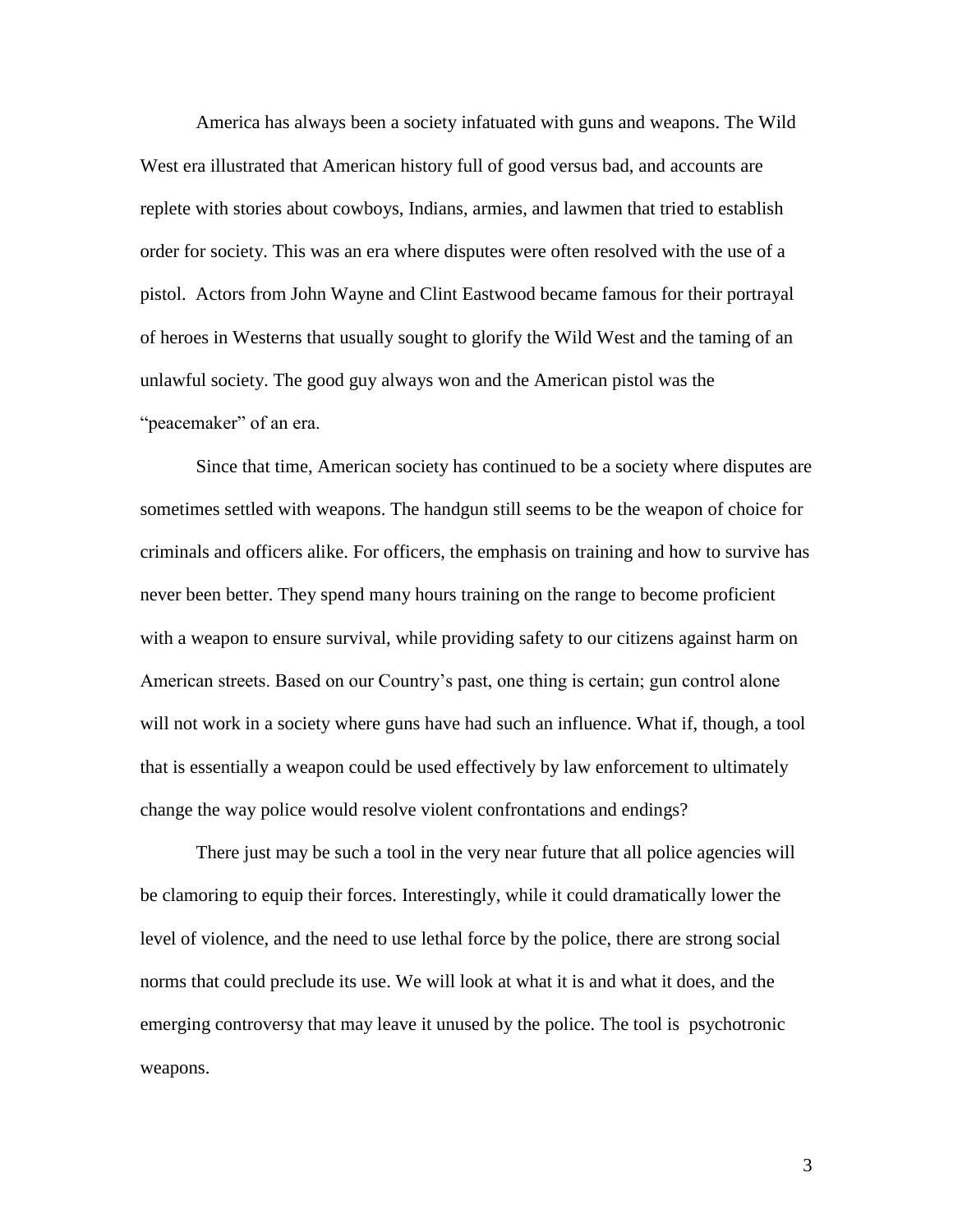The psychotronic weapon is described in many different forms. Which ever form is presented it relies on controlling the psyche of another through technology. Psyhcotronic weapons are in an infancy state when it comes to potential use in the public. While historically allegations of use date back to the 1970's there is very little information pertaining to current day concepts and potential. This also includes manufacturing and development by the private sector. For law enforcement the potential to have a tool, which, helps saves lives and control dangerous situations should be explored.

## Psychotronics and Policing

Imagine the future of law enforcement where a potentially violent situation can be handled peacefully. Picture in your minds eye… The police are dispatched to a bank robbery in progress. Officers arrive on scene and set up a perimeter. They learn there is a suspect armed with a handgun inside the bank with 5 hostages. The supervisor on scene calls for a crisis negotiator, who arrives shortly thereafter with a new form of technology. In the hand of the trained crisis negotiating officer is a tool that looks like a miniature satellite dish. The negotiator points the tool towards the bank; through the unseen pulsing of radio wave, the suspect is soon asleep on the floor without a shot being fired. Officers enter the bank, arrest the suspect, and rescue the hostages from within. All of this is accomplished without one person being injured. Far fetched? Maybe not.

The "satellite dish" used by the negotiator was a first-generation psychotronic weapon designed to render an opponent immobile without injury. Far from being science fiction, this device is in research and development today. Psychotronic weapons are any technology that affects the psyche of a person for the purpose of modifying their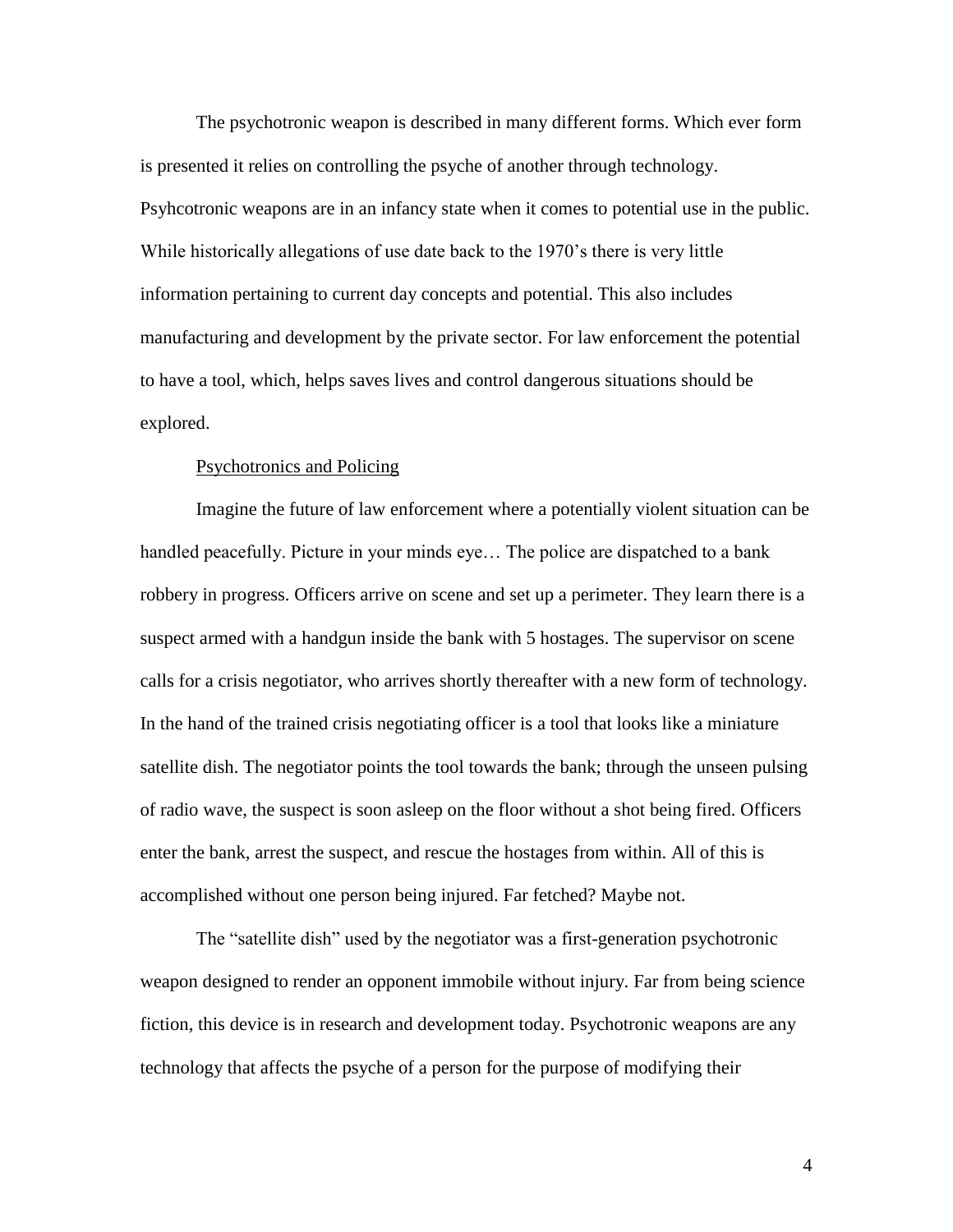consciousness, behavior or health to influence to user's control of that person (Cherkova pg.1). They encompass a variety of means and methods, technological to pharmacological devices. For law enforcement's purposes, psychotronic using lights, radio waves, or sound could produce a significant advance in work to defuse potentially life threatening situations.

In California we are faced with the continual release of prisoners onto the streets, an overburdened justice system, and budget cuts resulting in fewer police officers on the streets. This storm of activity has resulted in more violent encounters for our officers. Officer involved shooting are happening way too frequently and there doesn't appear to be any relief for law enforcement in the near future. This swing to allow more criminals in society has us all looking for answers to protect those working the streets and the citizens of our communities in what is now a more crook friendly environment.

Psychotronic weapons provide the potential for a tool to be developed that subdues a criminal long enough for an arrest to be made or rescue to occur which be an extraordinary benefit to both law enforcement and our communities. If developed and used as intended, it would no doubt save lives and prevent violent confrontations. Who, then, would ever object to it? As it happens, there is a significant body of controversy over the creation or use of any of these tools.

#### The History of Psychotronics

The history of psychotronic weapons can be traced back several decades. The first alleged use of psychotronics was by a scientist in the former Soviet Union in the 1970's. (Psychotronic Weapon Brain Manipulation from a Distance 1). This Soviet Union study focused on the term "radiosleep." This technique was successfully tested with a military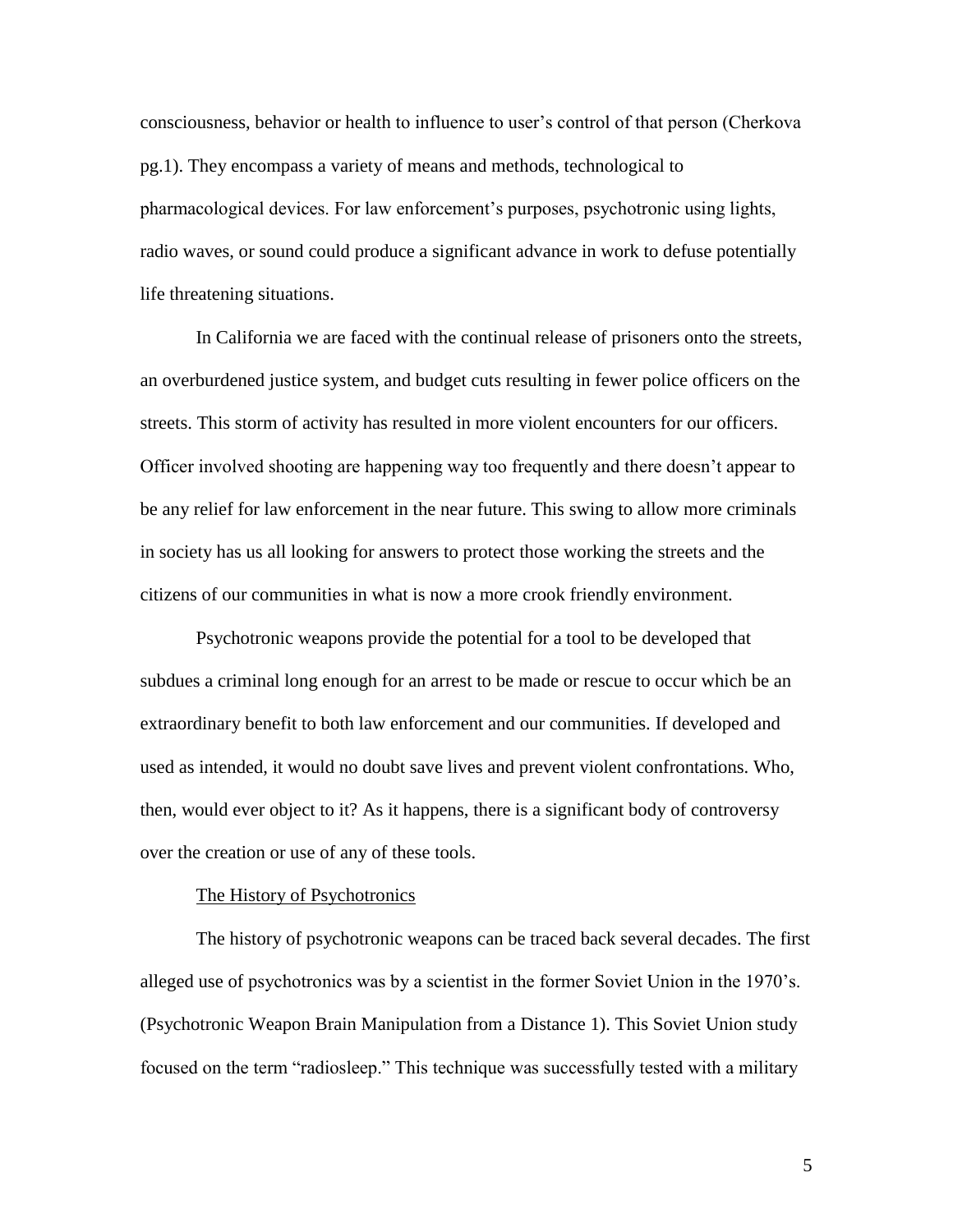unit in Novosibirsk, inducing the sleep on test subjects by means of radio waves. (Psychotronic Weapon Brain Manipulation from a Distance 1) According to author Gary Rea, in the 1991 Gulf War, Silent Sound Spread Spectrum was used by the US Department of Defense to convince thousands of Iraqi troops to surrender. (Rea 1).

Another example of American military development is the device known as "Voice to Skull". The Federation of American Scientists defined this as a; *Nonlethal weapon which includes a neuro-electromagnetic device which uses microwave transmission of sound into the skull of a person or animals by way of pulse-modulated microwave radiation; and (2) a silent sound device which can transmit sound into the skull of persons or animals* (Weinberger 2)*.* The US Army formerly hosted a website that included a section related to a "Voice to Skull device". That site has since been removed. (Weinberger 2) Interestingly, United States Patent 4,877,027 was issued in 1989 for Voice to Skull technologies (United States Patent 4,877,027, Brunkan October 31, 1989). That patent it as sound induced in the head of a person by radiating it remotely with microwaves. (Patent for Microwave Voice to Skull Technology 1) More recently, a story surfaced that Russia has continued with its research from the 1970's into psychotronics and their use as weapons beyond that of the Voice to Skull device.

In 2010, a man named Serguei Serykh (along with his wife and stepson) was a Russia asylum seeker in the United Kingdom. On March 7, 2010 they were alleged to have committed suicide when they fell from their apartment in Red Road flats in Glasgow, Scotland. According to the Daily Mail, Serykh was alleged to have been a former agent of the FSB, and previously discussed psychotronic weapons to the MI6, which is one of Britain's secret intelligent agencies (Pakalert Press 3). He said he had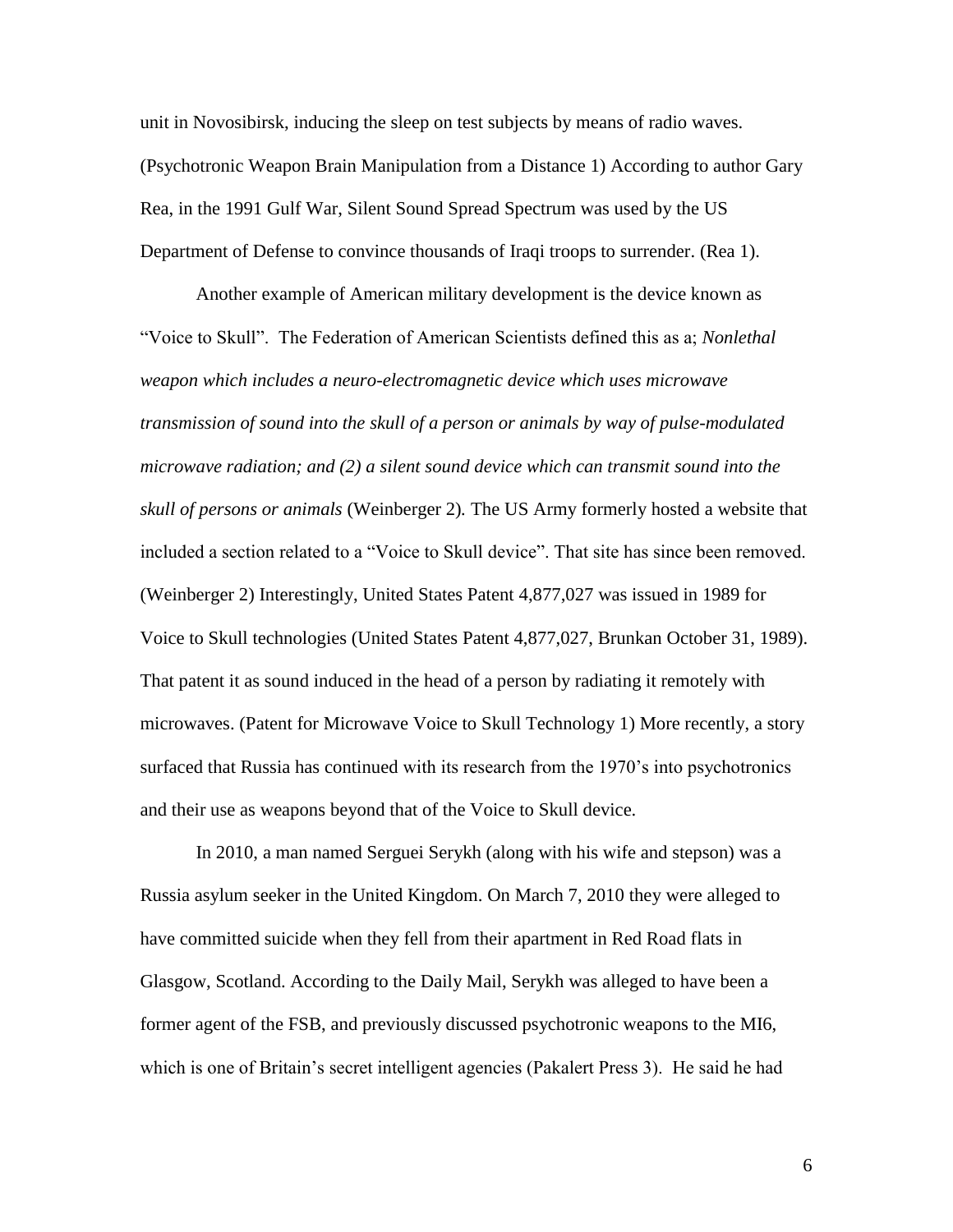been a victim of these weapons, and that they were many more times powerful than mind control as depicted in movies such as the "Matrix" films. According to the Pakalert Press, one would be foolish not to believe that Russia could be continuing their pursuit of advanced psychotronic weapons. (Pakalert Press 3).

Some assert the United States has continued to pursue psychotronic weapons. US Representative Denis Kucinich introduced a bill in the American Congress in 2001 to oblige the American President to engage in negotiations to ban psychotronic weapons. This was part of an effort involved in the ban of space-based weapons that included all forms of psychotronic weaponry. Congress did not authorize the legislation, so the USA and other countries may still pursue the development of psychotronics without any form of international law governing it. (Psychotronic Weapons Brain Manipulation From a Distance 1).

## An expert group weighs in

Even as they might appear as futuristic, the use of psychotronics is plausible, so their development was queried to an expert group. Members of the panel were; a SWAT Sergeant, Clinically Licensed Social Worker, Doctor of Education, Computer Information and Technology Supervisor, a Public Information Officer and a Retail Sales Manager. The group study suggested that public trust, complete buy-in from stakeholders such as police command staffs, and understanding the social and political outcomes associated with a psychotronic weapon need to be established and fully understood before such means could be employed in a civilian setting.

The overwhelming sentiment of the group regarding the potential of psychotronics was its potential to stop a threat before it occurred. One could easily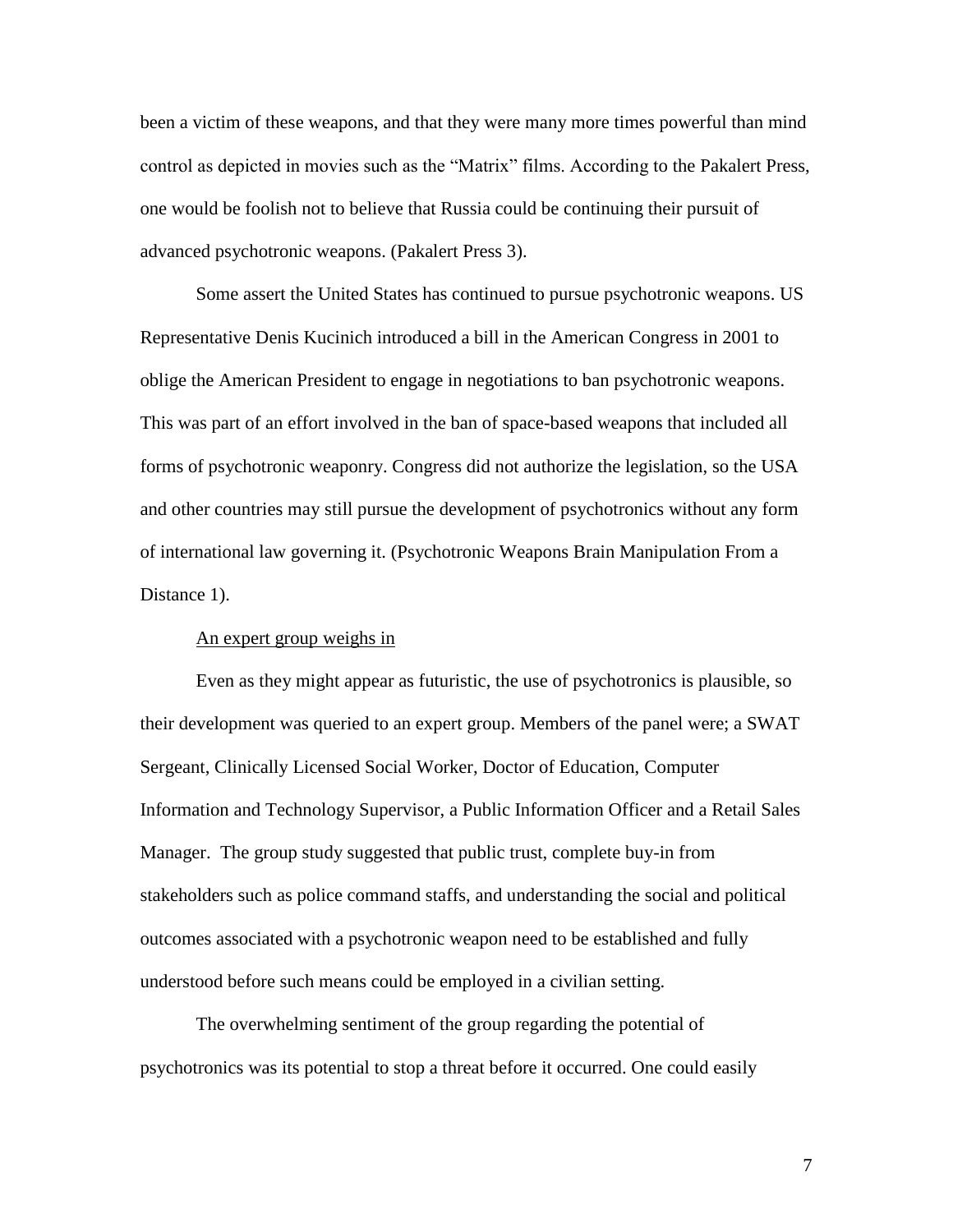imagine its use in disturbances such as a prison riot. Guards could stop the violence before it occurred. The properly trained crisis negotiator could defuse any situation where potential violence is about to occur. Law enforcement would not have to expose SWAT officers to a potential encounter that resulted in the use of gunfire.

The expert panel felt the overwhelming factor for the success or failure of this weapon was the public. Stakeholders would have to positively support the program and educate the public from the very beginning as to the capabilities and use. This would include involving the media and garnering its support. While the group concluded that psychotronics in theory would be beneficial to law enforcement, there was a strong sentiment this was not something the general public would accept. The group concerns were on constitutional issues, government control, and unlawful use. Many articles located on the Internet have voiced these same concerns that psychotronics would be used for purposes that are both dangerous and unlawful. One internet article authored by Mojmir Babacek states, "It is therefore essential that we not only take cognizance of these findings, but we mobilize nationally and internationally against the use of brain manipulating technologies" (Babacek 1)

### Opposition to Using Psychotronics

Socially and politically, there are many concerns and questions as to whether society would see this as a benefit or detriment. There are several blogs and groups on the Internet who are adamant against the production of such weaponry. For instance, blogs such as *Big Brother is Watching You*, which specifically follows what is perceived as government intrusions, has referenced psychotronics in their resources. The sentiment is a concern that government could gain too much control over its citizens through these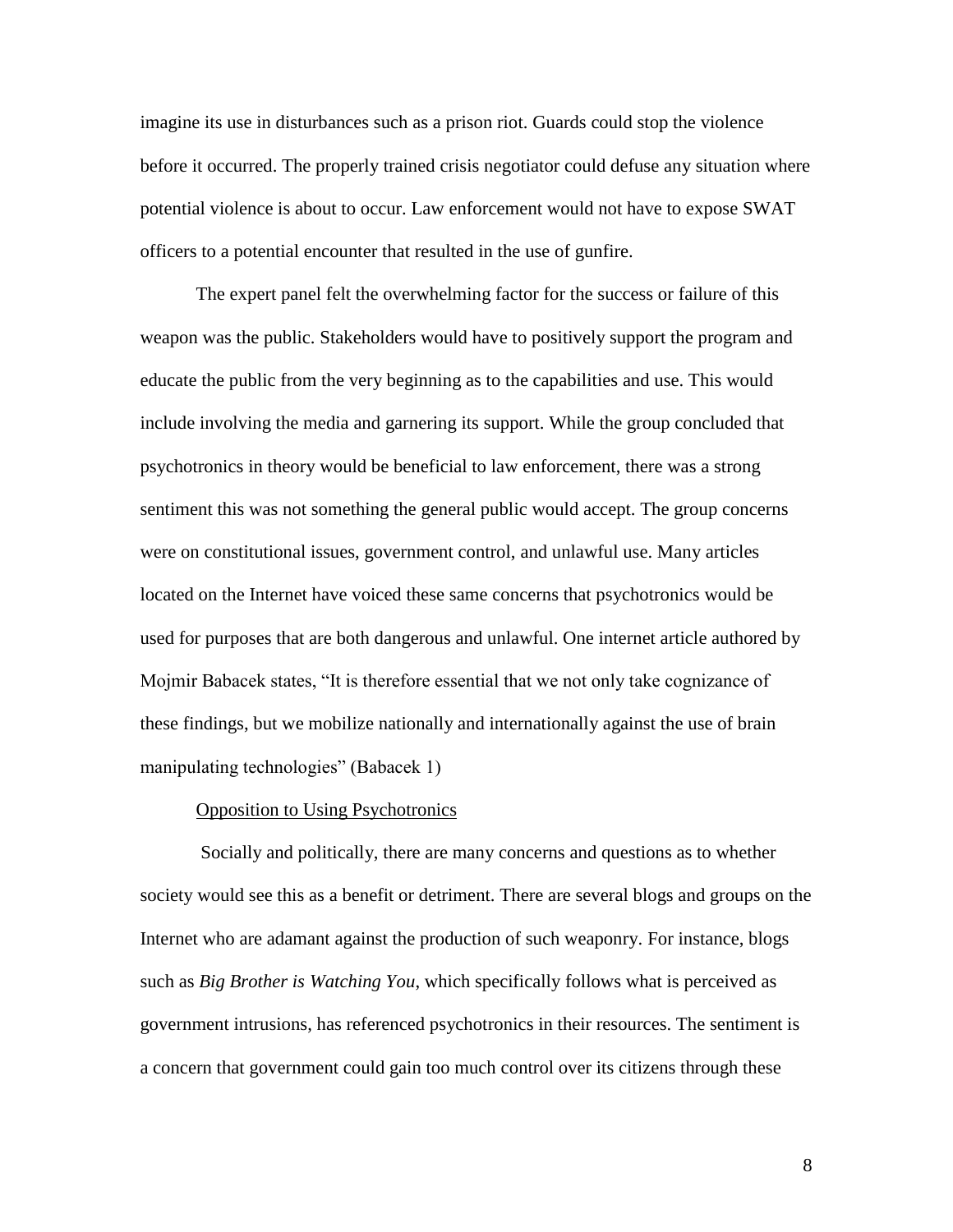means. While this sentiment is mostly seen in anti government blogs and publications, it is nonetheless a cause for concern.

There is a strong contingent that believes that the development of psychotronic weapons and brain manipulating technology will take, or is taking, freedom and democracy away from United States citizens (Babacek 8). They believe we must expose the nature of this totalitarian control, its technologies and its agents. (Keith 245) Author Jim Keith states, "With the advent of advanced technology for mind control and people control we stand at the edge of an abyss. We are at that moment in history where the controllers can do away with what little freedom the human race still possesses." (Keith 244) Another negative was the potential for this weapon to get in the hands of the wrong person. Criminal organizations such as drug cartels and organized crime could use it to further their criminal enterprises. Since illegal crime rings like cartels and gangs always seem to gain access to weapons as they are developed, it could be a definite detriment to society.

The psychotronic weapon, in theory, has the potential to be a great tool for law enforcement. However, it would require complete public support to be successful. Based on the expert panel opinion and the research performed, the public may be strongly adverse to its use by law enforcement due to its extremely intrusive nature. There are a number of concerns with psychotronics, and such technology could be as dangerous as nuclear power if in the hands of the wrong person. It also conceivably violates the fourth amendment's provision that protects persons against unreasonable searches without a warrant (U.S. Constitution). One could argue seizing the psyche of another is a violation of this right.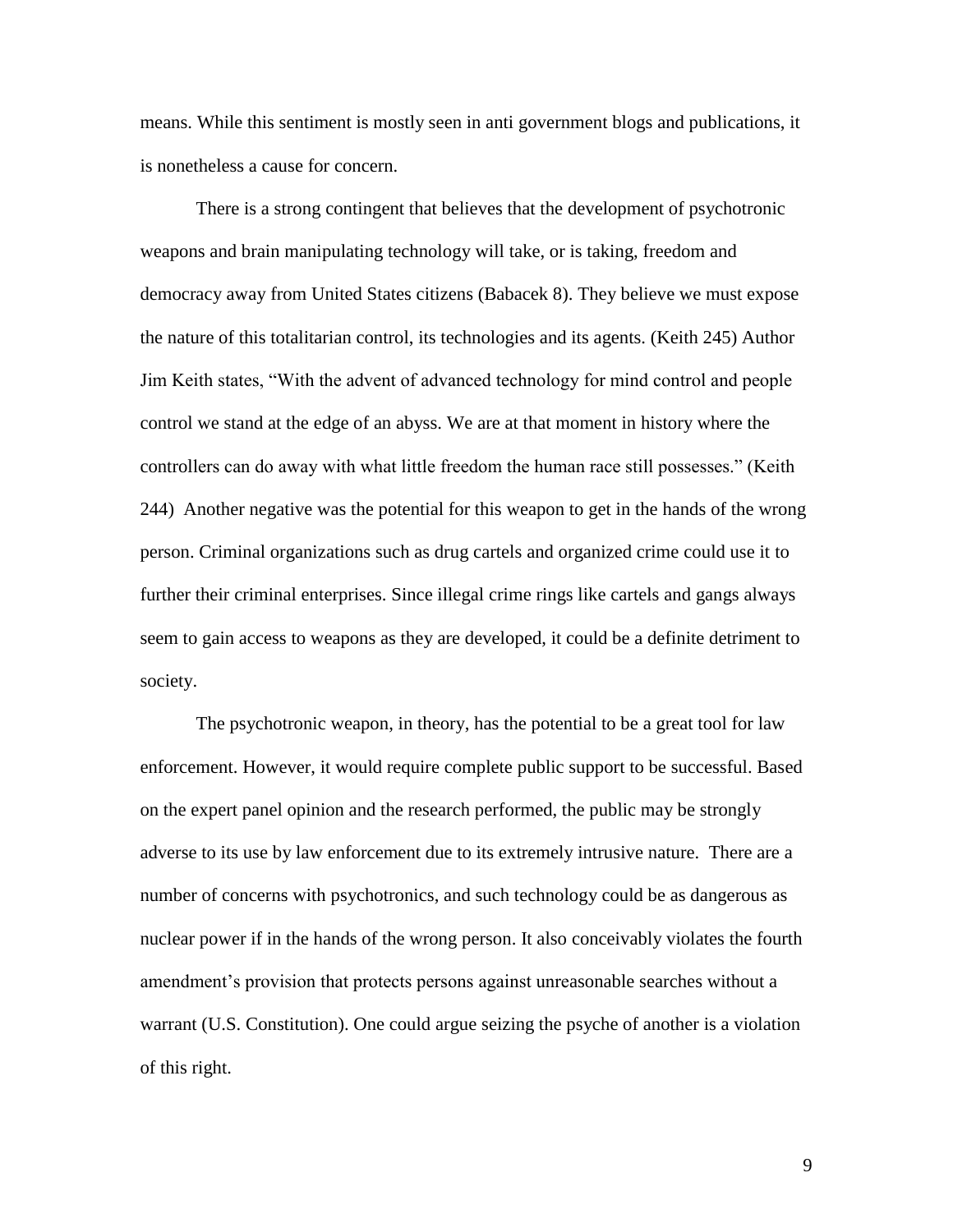### Conclusion

The psychotronic "tool" could alleviate some of the violent issues facing law enforcement today. If developed for civilian use, with proper training, and complete transparency with the public, this tool could be successfully employed. Through the use of sounds and or microwaves such as described in the Voice to Skull, law enforcement would have the ability to stop violent actions. But, at what cost? In the hands of the wrong person, or in the hands of an unscrupulous government employee or institution, the outcome would be devastating. Even in the hands of the right people, would our freedoms as Americans be compromised? Since the technology has moved from theory to possible development, the time to answer that question is now.

## BIBLIOGRAPHY

Cherkova. "Psychotronic Experiment" *Angelfire:Welcome to Angelfire.* N.p.,n.d. Web. 29 Mar. 2012

[http://www.angelfire.com/pro2/dchakrab/cherkova\\_sum.htm.](http://www.angelfire.com/pro2/dchakrab/cherkova_sum.htm)

Rea, gary. "the ppj gazette." *Psychotronic weapons.* N.p., 5 Feb. 2009. Web. 7 Jan. 2012. <ppjp.wordpress.com/2009/02/05/psychotronic-weapons/>.

"Putin Reportedly Confirms that Russia is Actively Working on Psychotronic Weapons Pakalert Press." *Pakalert Press-What's REALLY going on in the world.* N.p., n.d. Web Nov. 2012. [http://www.pakalertpress.com/2012/04/08 putin-reportedly-confirms-that](http://www.pakalertpress.com/2012/04/08%20%20putin-reportedly-confirms-that-russia-is-actively)[russia-is-actively](http://www.pakalertpress.com/2012/04/08%20%20putin-reportedly-confirms-that-russia-is-actively)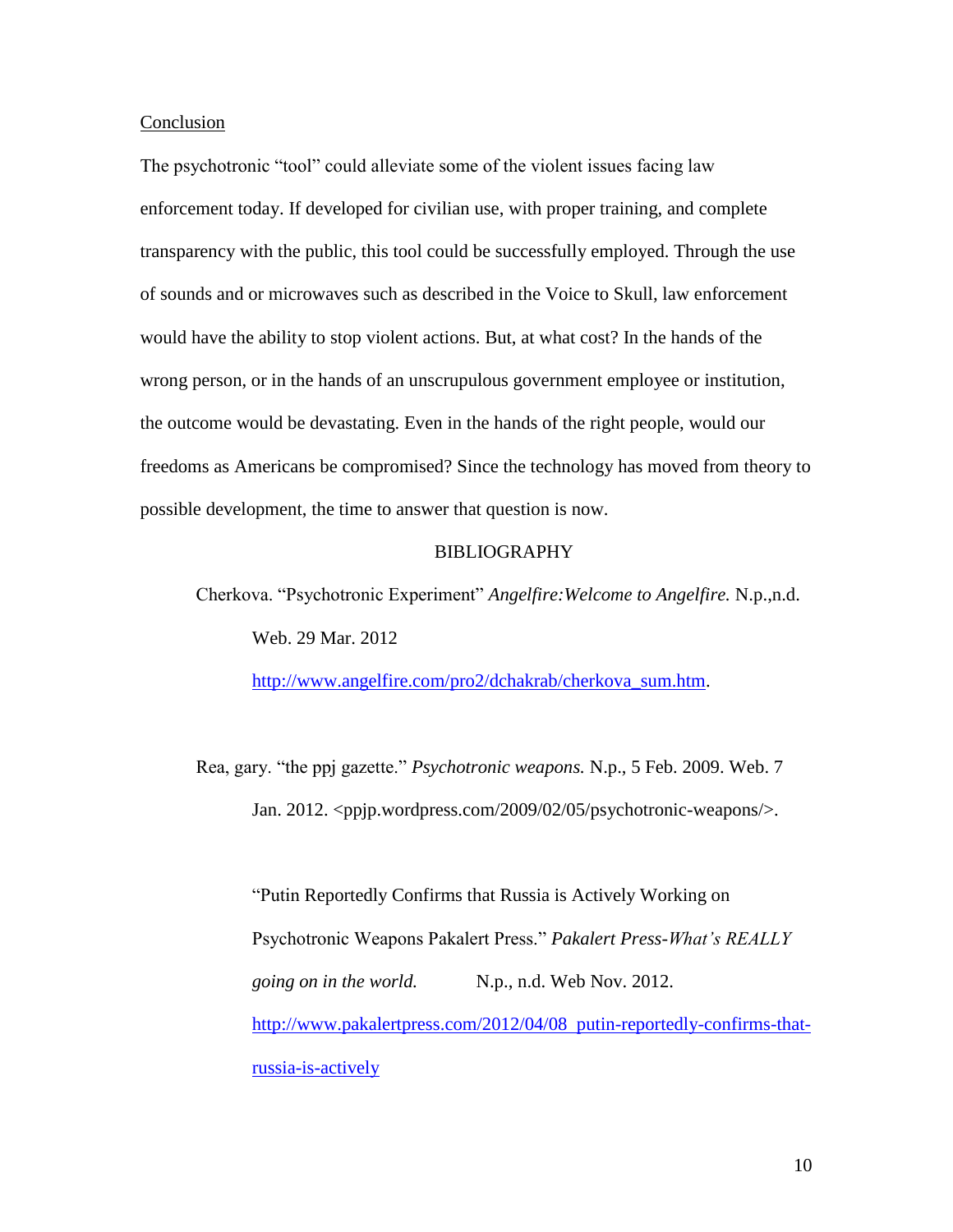"Psychotronic Weapons-Brain Manipulation From a Distance." *Incio.* N.p., n.d. Web. 7 Jan 2012.

[http://www.bibliotecapleyades.net/ciencia/ciencia\\_psychotronicweapons](http://www.bibliotecapleyades.net/ciencia/ciencia_psychotronicweapons%2010.htm)  [10.htm.](http://www.bibliotecapleyades.net/ciencia/ciencia_psychotronicweapons%2010.htm)

Lindstrom, martin. "peddling panic. And paranoia."*Brain World* Winter 2012: 52- 55. Print

Keith, Jim. *Mass control: engineering human consciousness.* Liburn, GA: IllumniNet Press, 1999. Print.

Patent For Micorwave Voice-To-Skull Technology.(n.d.)*rense.com.* Retrieved February 20, 2012, from<http://www.rense/general37/skull.htm>

Weinberger,S. (2007, June 5). Sonic Projectors. *A Voice Only You Can Hear: DARPA"S Sonic Projector.*Retrieved February 20,2012, from [www.the](http://www.the/) livingmoon.com/45jack\_files/Sonic\_Projection.html

The Bill of Rights and Other Amendments - U.S. Constitution. (n.d.). *The Constitution of the United States of America - U.S. Constitution*. Retrieved February 4, 2013, from<http://usconstitution.com/bill-of-rights>

Babacek, Â. (n.d.). Mind control technologies could be use to create a fake democracy - NO LIES RADIO. *NO LIES RADIO*. Retrieved February 17,